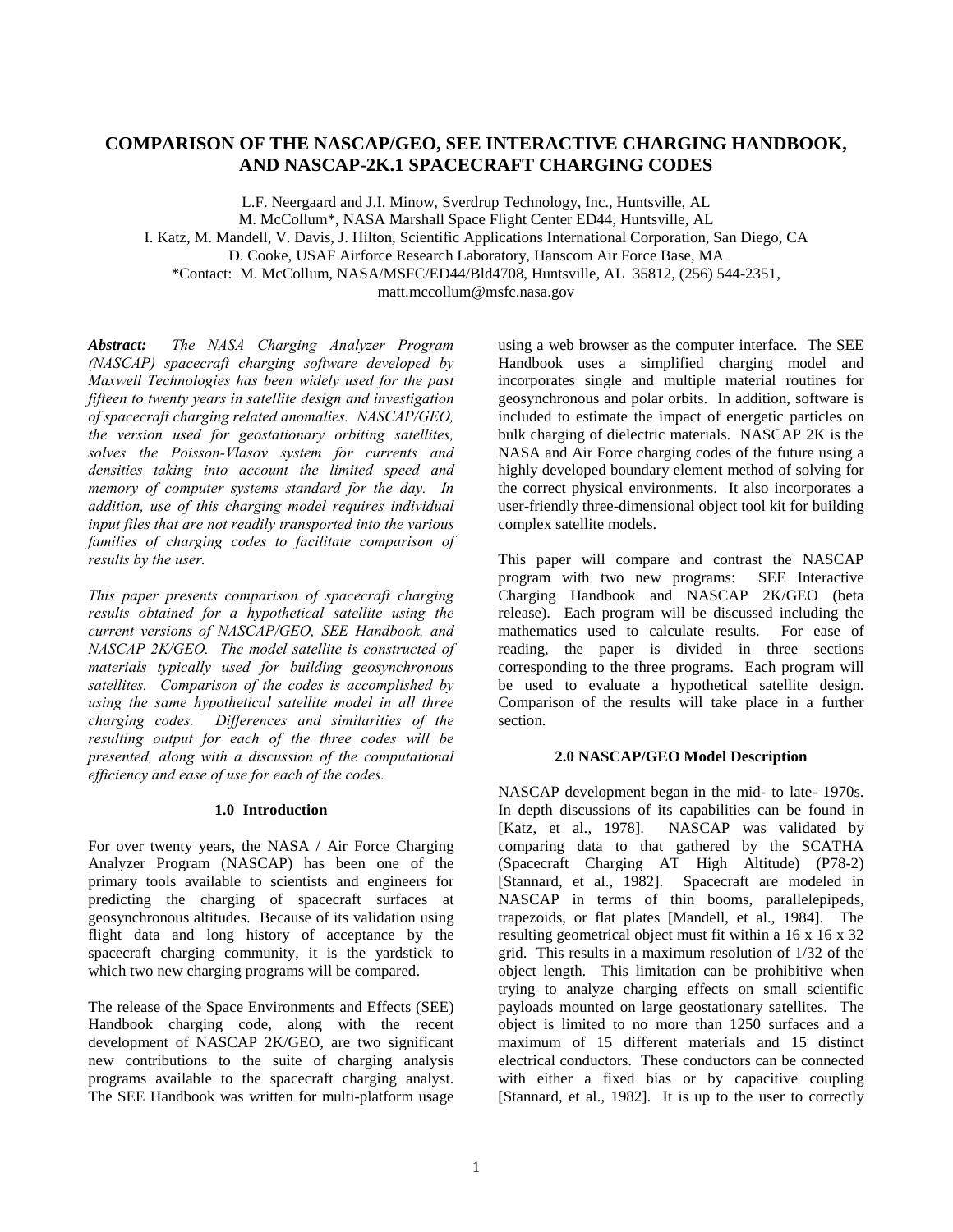implement the placement of each object, in relation to other building block and in terms of the coding language. For a beginner, defining the model can be the most frustrating part. Time and experience is needed to become proficient.

Figures 1 and 2 show the hypothetical model as it was written in NASCAP/GEO.



**Figure 1.** Solar array view of the hypothetical NASCAP/GEO model.

A simple model was specifically chosen so that direct comparisons for all three models could be accomplished. Here bkap is black Kapton®. This is not a predefined material for NASCAP/GEO. However, defining a material is accomplished in the same file as with the model definition and is three lines of input. Tefl is Teflon®. Sio2 is silicon oxide which corresponds to OSR used in the other codes. Kapt is Kapton®. Sola is a NASCAP defined material used on solar arrays. Npaint is a non-conductive paint. A cube covered in the nonconductive paint was used to represent the dish antenna. There is no "dish" in NASCAP and as such, for a one cell wide antenna a rectangle had to be used.

The 90% worst case environment as given in Purvis, et al., [1984] and shown in Table 1 was used for the charging runs in this paper. The charging time used with in NASCAP/GEO is on the order of 6700 seconds. It took the program one hour and thirty minutes to run on an antiquated Sun Sparc.

|           | Temperature (keV) | Density $\rm (cm^{-3})$ |
|-----------|-------------------|-------------------------|
| Ions      |                   |                         |
| Electrons |                   |                         |

**Table 1.** 90% worst case environment for geosynchronous orbits used for all charging runs as defined in Purvis, et al., [1984].



**Figure 2.** View of hypothetical satellite in NASCAP/GEO highlighting the eclipse side view.

The net electrical currents to the spacecraft surface are calculated from the various charged particle fluxes (including backscattered particles, secondary electrons, and photoelectrons). Over an interval of time, these currents cause the accumulation of charge. This resultant surface charge distribution is used to calculate the surface potentials and fields on the object.

NASCAP utilizes a finite element method to calculate the potential in three-dimensions around the object. A conjugate gradient method is used to solve Poisson's equation to determine the surface potentials [Katz, et al., 1977].

#### **3.0 SEE Handbook Model Description**

The Spacecraft Charging Interactive Handbook (referred herein as the SEE Handbook) was developed by SAIC (formerly Maxwell Technologies Systems Division) for the NASA Space Environments and Effects Program (SEE Program) Office at the George C. Marshall Space Flight Center (http://see.msfc.nasa.gov/). The purpose of the Handbook is to provide a compilation of the most upto-date information on spacecraft charging as well as updated design guidelines. A web browser-based model, it is intended for spacecraft designers and spacecraft charging researchers. [Maxwell, 1998] The SEE Handbook provides an update to charging guidelines contained in Purvis, et al. [1984] and interactive spacecraft charging calculation tools for initial assessment of spacecraft design. These tools include calculations for both surface and deep dielectric charging. [Gardner, et al.] The hypothetical model written with the SEE Handbook can be seen in Figure 3. Charging time was 5000 seconds with timesteps of ten. It took less than two minutes for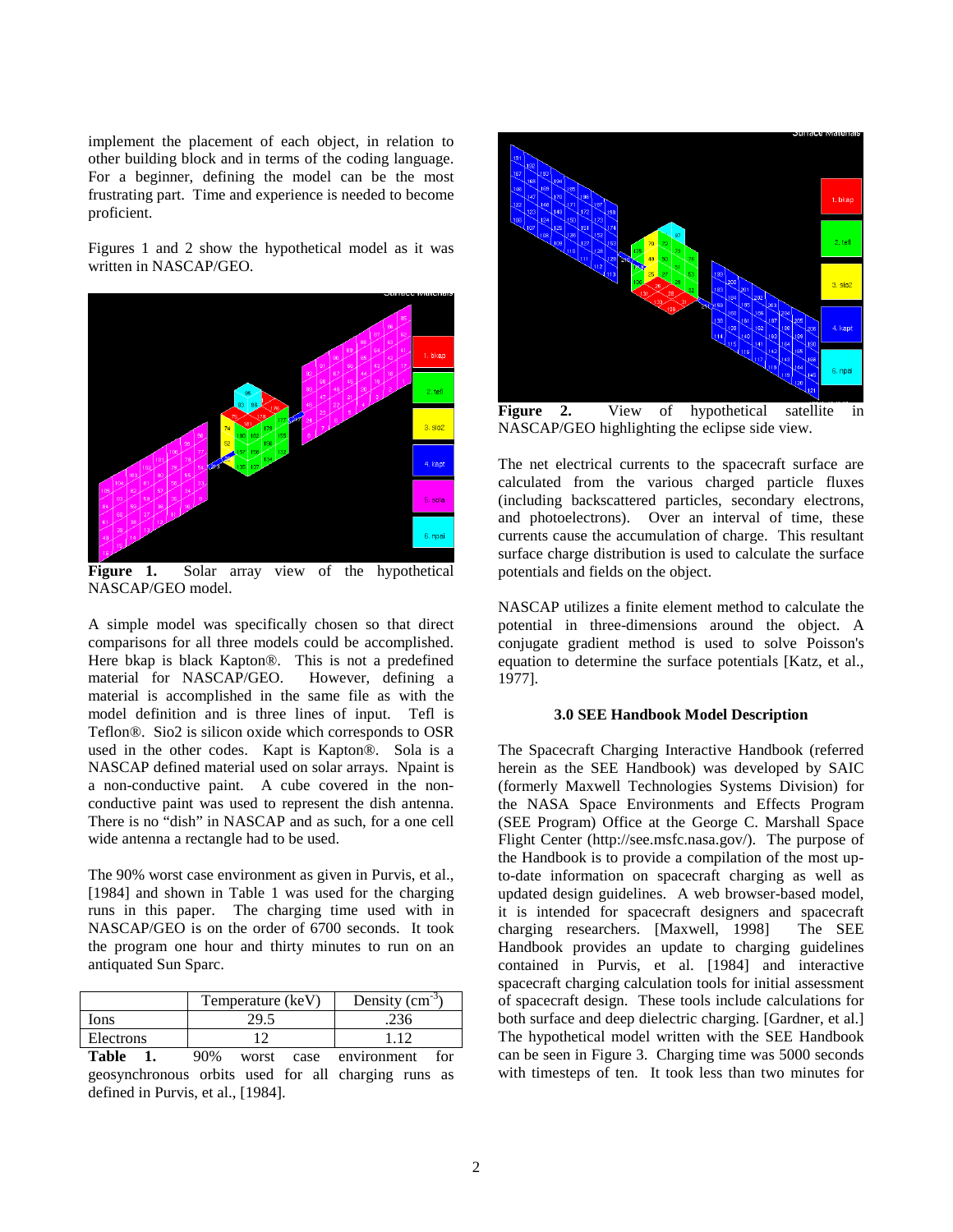this program to complete on a 486/32 MB of RAM personal computer.



Figure 3. View of SEE Handbook hypothetical satellite highlighting the solar cells view.

## **4.0 NASCAP 2K/GEO Model Description**

NASCAP 2K/GEO is a model now under development by SAIC (formerly Maxwell Technologies Systems Division). It is the natural counterpart of the SEE Handbook and a complete overhaul of NASCAP/GEO. NASCAP 2K/GEO uses the boundary element method (BEM) to solve the spacecraft surface charging algorithms by using Green's function. Using Green's function allows the ability to construct equations with electric fields on all elements. Also, Green's function is able to relate potentials and field due to sheet of charge.



**Figure 4.** View of hypothetical satellite in NASCA 2K/GEO highlighting the solar cell view.

The modeling capabilities of NASCAP 2K/GEO are easy for the user to comprehend, while providing enhanced geometrical (such as the allowance of curved surfaces) and field solution sophistication. Figures 4 and 5 show the same model as in Figures 1 and 2, built in NASCAP 2K/GEO. NASCAP 2K/GEO utilizes a screen driven<br>JAVA interface. There is no size limitation to the There is no size limitation to the spacecraft (recall the 16 x 16 x 32 grid size for NASCAP/GEO). There is a three-dimensional interactive design, which allows the user instant feedback with the spacecraft model. The code had a charging time of 6000 seconds with 100 timesteps. It took approximately fifteen minutes on a 486/32 MB RAM personal computer.



**Figure 5.** View of hypothetical satellite in NASCAP 2K/GEO highlighting the eclipse side view.

## **5.0 Comparison of NASCAP, SEE Handbook, NASCAP 2K Results**

For the NASCAP/GEO run, the sunlit side (sun incident normal to the solar arrays), the solar cells charged anywhere from  $-10.5$  kV on the edges to  $-8.5$  to  $-9.5$  kV directly in the center going outward, respectively. Figure 6 shows the potentials for the sunlit side. Directly on the opposite side of the solar arrays, the Kapton® in darkness charged from  $-16$  kV on the edges to  $-18.5$  kV in the center. This is illustrated in Figure 7. The strip of SIO2 (OSR in the other charging analyses) charged 2 kV less negative than the adjacent Teflon® (-13 kV and –15 kV, respectively). The black Kapton® faces of the spacecraft body were –6.5 kV and they were partly exposed to sunlight. The Teflon $@$  in sunlight was approximately  $-$ 8.5 kV, while on the eclipse side, it charged to –15 kV. This shows the strong influence of the photoelectron effect in geosynchronous orbits. Ground was –6.3 kV. The largest differential charging levels were between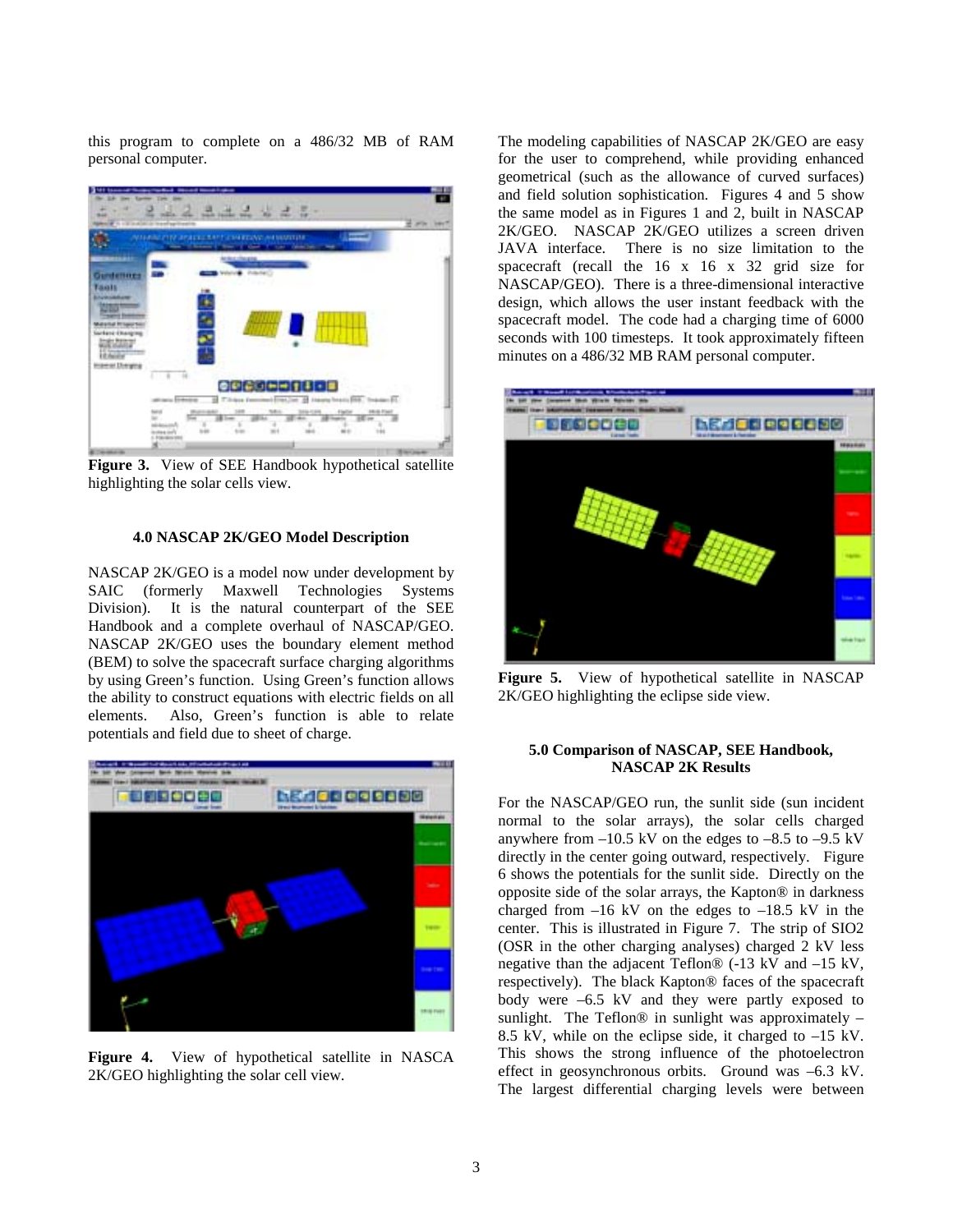ground and the Kapton® side of the solar arrays, those being 12 kV.



**Figure 6.** NASCAP/GEO charging results. Shown are the potentials on the sunlit side of the solar arrays and spacecraft body. The largest potential is –10.5 kV.



**Figure 7.** NASCAP/GEO charging results. Shown are the potentials on the eclipse side of the solar arrays and spacecraft body. The largest potential is –18.5 kV.

The SEE Handbook charging run was 5000 seconds. It took less than two minutes for the code to run. Spacecraft ground charged to –4.5 kV. The sunlit side show the solar cells charging from  $-2$  kV at the far ends to  $-3$  kV closest to the spacecraft. The spacecraft on the sunlit side charged to –4.5 kV, while in eclipse it charged to –7 kV. The Kapton® side of the solar arrays also charged to  $-7$ kV. Figures 8 and 9 show the potential charging results from this run.



**Figure 8.** SEE Interactive Charging Handbook charging results. Shown are the potentials on the sunlit side of the solar arrays and spacecraft body. The largest potential is  $-3$  kV.



**Figure 9.** SEE Interactive Charging Handbook charging results. Shown are the potentials on the eclipse side of the solar arrays and spacecraft body. The largest potential is  $-7$  kV.

For the NASCAP 2K/GEO run, the solar cells charged between  $-11$  kV to  $-15$  kV in the middle, to  $-17$  kV closest to the spacecraft. While the Kapton® side of the solar array charged –22.5 kV. The spacecraft body charged from  $-16.5$  kV in sunlight to  $-20.5$  kV in darkness. These results are in the same region as the NASCAP/GEO results, albeit more negative. Figures 10 and 11 show the potential results for this run for the front and back sides, respectively.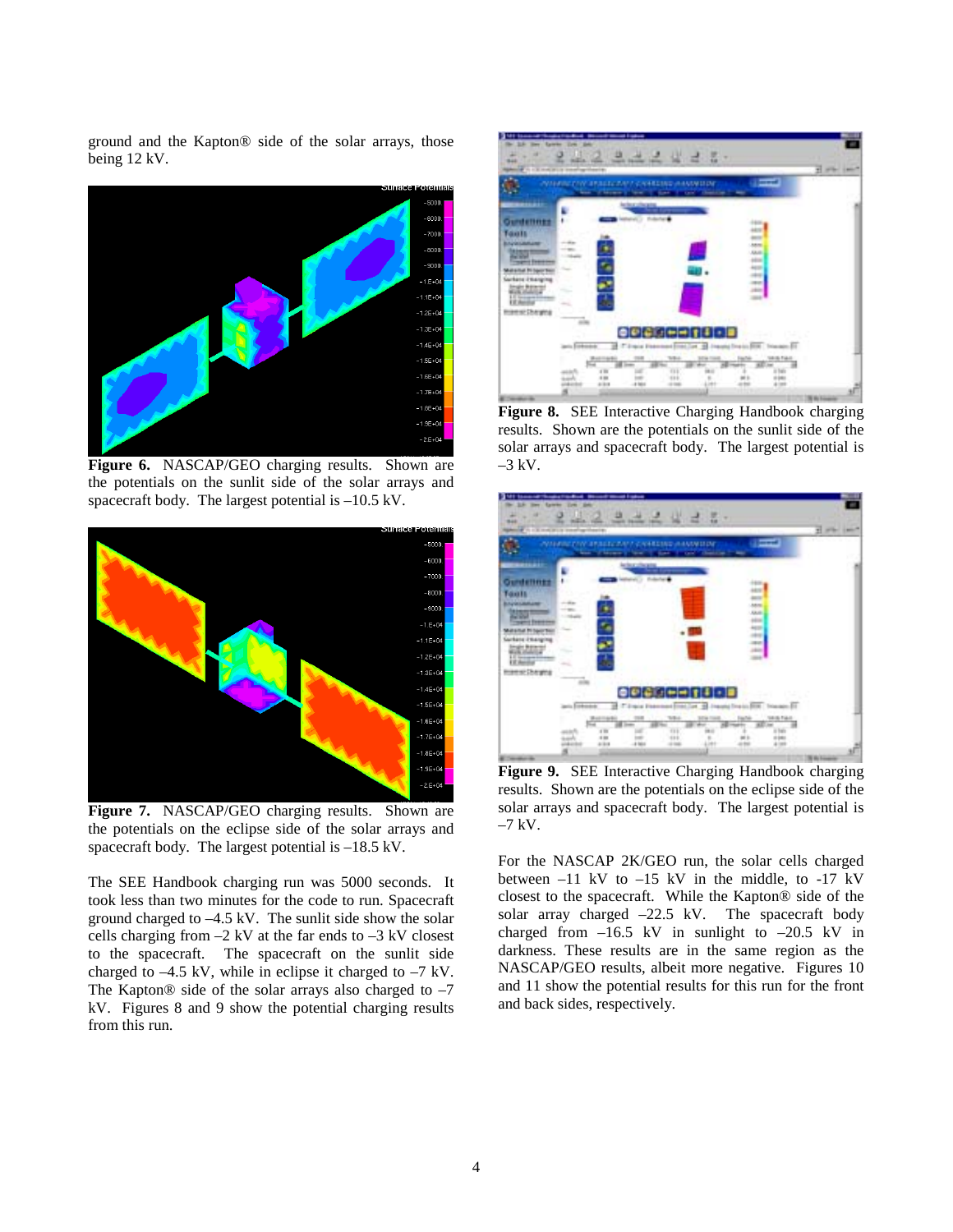

**Figure 10.** NASCAP 2K/GEO charging results. Shown are the potentials on the sunlit side of the solar arrays and spacecraft body. The largest potential is –17 kV.



Figure 11. NASCAP 2K/GEO charging results. Shown are the potentials on the eclipse side of the solar arrays and spacecraft body. The largest potential is –20.5 kV.

### **6.0 Conclusion**

For the same model, the three charging codes all show charging in the kilo volt range. The SEE Handbook shows the most modest charging levels of  $-2$  kV in sunlight to  $-7$  kV in eclipse, thereby creating a differential level of approximately 5 kV from front to back. NASCAP/GEO showed charging of –9 kV on the solar arrays to  $-18$  kV on the eclipse side. Ground was  $-6.3$ kV, which yields a 12 kV differential charge. The Beta version of NASCAP 2K/GEO had the largest absolute charging of  $-11kV$  in sunlight and  $-22$  kV in eclipse, yielding a differential charging level from front to back of 11 kV. The larger absolute levels for this model concurs with the idea that NASCAP/GEO did not charge to as high of levels as would actually be seen by the spacecraft [Katz, private communication, 1999].

The results from both the SEE Handbook and NASCAP-2K/GEO were similar to those of NASCAP for this particular spacecraft. Although further validation is warranted, it appears that the SEE Handbook provides credible initial estimate answers for spacecraft designers. Results are within a factor of 2 of NASCAP and its ease of operation as well as available guidelines and multiplatform compatibility make this an excellent program for a cursory analysis to see if a possible charging problem may exist.

Users looking for more detailed analyses can utilize the NASCAP 2K/GEO program. Again, the NASCAP 2K/GEO results were similar to NASCAP/GEO. By far, the ease of modeling the spacecraft in NASCAP 2K/GEO is a marked improvement from that of NASCAP/GEO. Also, the interactive three dimensional graphics capabilities of NASCAP 2K cut down the modeling iterations dramatically. NASCAP 2K/GEO is an exciting prospect for spacecraft charging modeling for the years to come.

### **Acknowledgements**

This work was supported in part (LFN and JIM) by NASA Contract NAS8-00187 to Sverdrup Technology, Inc.

#### **Contacts**

If you would like a copy of or more information for either the SEE Interactive Charging Handbook or NASCAP-2K.1, please contact Mr. Jody Minor of the SEE Program Office at 256-544-4041/jody.minor@msfc.nasa.gov.

#### **References**

I. Katz, J.J. Cassidy, M.J. Mandell, G.W. Schneulle, P.G. Steen, and J.C. Roche, "The Capabilities of the NASA Charging Analyzer Program," *Spacecraft Charging Technology - 1978, NASA CP-2071, AFGL TR-79-0082*, 1978.

P.R. Stannard, I. Katz, and M.J. Mandell, *Additional Extensions to the NASCAP Computer Code, Volume II, NASA CR-167856*, 1982.

M.J. Mandell, P.R. Stannard, and I. Katz, *NASCAP Programmer's Reference Manual, SSS-R-84- 6638*, 1984.

I. Katz, D.E. Parks, D. Brownell, R. Bryson, J. Harvey. M. Mandell, S. Wang, and A. Wilson, *3- Dimensional Dynamic Study of Electrostatic Charging in Materials - Interim Report, SSS-R-77-3124*, 1977.